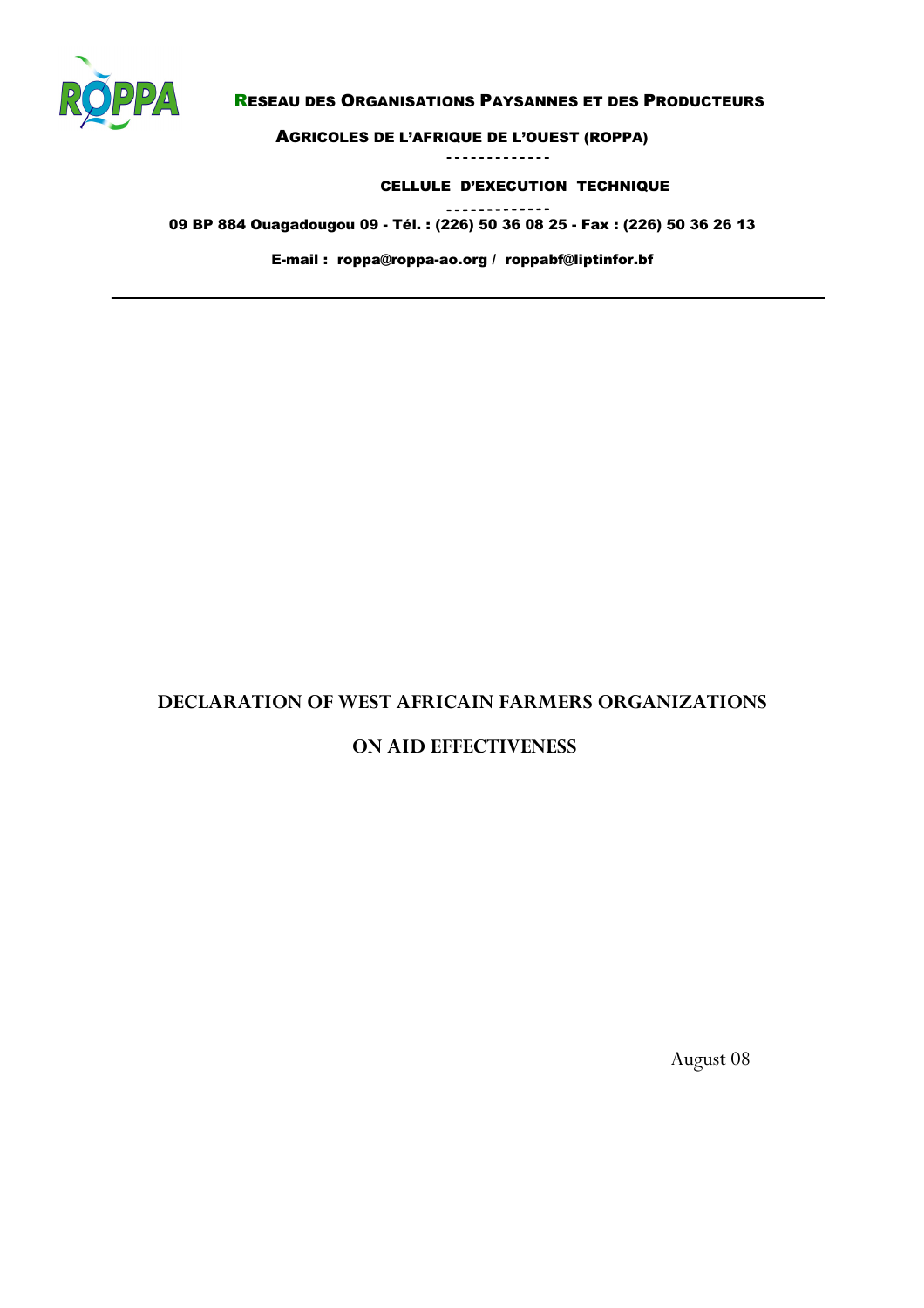#### **I. Background**

After a protracted period of marginalization, agriculture seems to be regaining the attention of the international community. All the institutions seem wanting to review their finance development plans to allocate more resources to agriculture. This is mainly the case with the World Bank and the European Union Commission. While redefining its priorities, FAO has laid great emphasis on the formulation and implementation of agricultural development policies and strategies.

The Heads of States of Africa, under their own initiative have committed themselves to allocate at least 10% of the national budgets for the improvement of agricultural production, productivity and growth.

For once, and during the period of the structural adjustment programmes, development partners and national governments agreed with farmers' organizations and the civil society to again give the agricultural sector its place in public financing.

Unfortunately, the intended declarations still need to be accompanied by concrete actions. Public financing coming from national resources or official development assistance are far from being sufficient and effective in a sustainable manner to develop agriculture in West Africa as well as to ensure a veritable transformation of thousands of farmers on family holdings in West Africa.

In the absence of really ambitious and appropriate agricultural and rural development policies in the countries and at the regional level the acknowledged innovative capacity of farmers on family holdings and the agro-ecological potential of West Africa have not led to the expected development of agriculture to provide food security, reduce rural poverty and ensure regional integration.

The average value added by the agricultural workers today is \$523, where as according to the FAO, the region spends the overwhelming amount of four billion dollars each year to import food to feed its teeming populations.

Furthermore, many are the specialists who have pointed out that if co-operation to develop and support agriculture more efficiently is not re-established, African agriculture and the families who depend on it will be those who will suffer the most from climatic changes, even though they are the least to blame for the causes that generate such changes.

Again, the energy crisis, which has turned transnational companies towards the production of bio-fuels, may intensify the risk of food security in Africa, if consistent policies and programmes based on access to energy by small scale rural producers are not put in place for production and processing and the improvement of their lives.

Efforts to mobilize organize and structure family holdings in the past two decades have made it possible to establish and consolidate the new culture of dialogue among public authorities, development partners and producer organizations, particularly in the formulation and implementation of agricultural development policies, programmes and projects. Improvements in governance have resulted from this.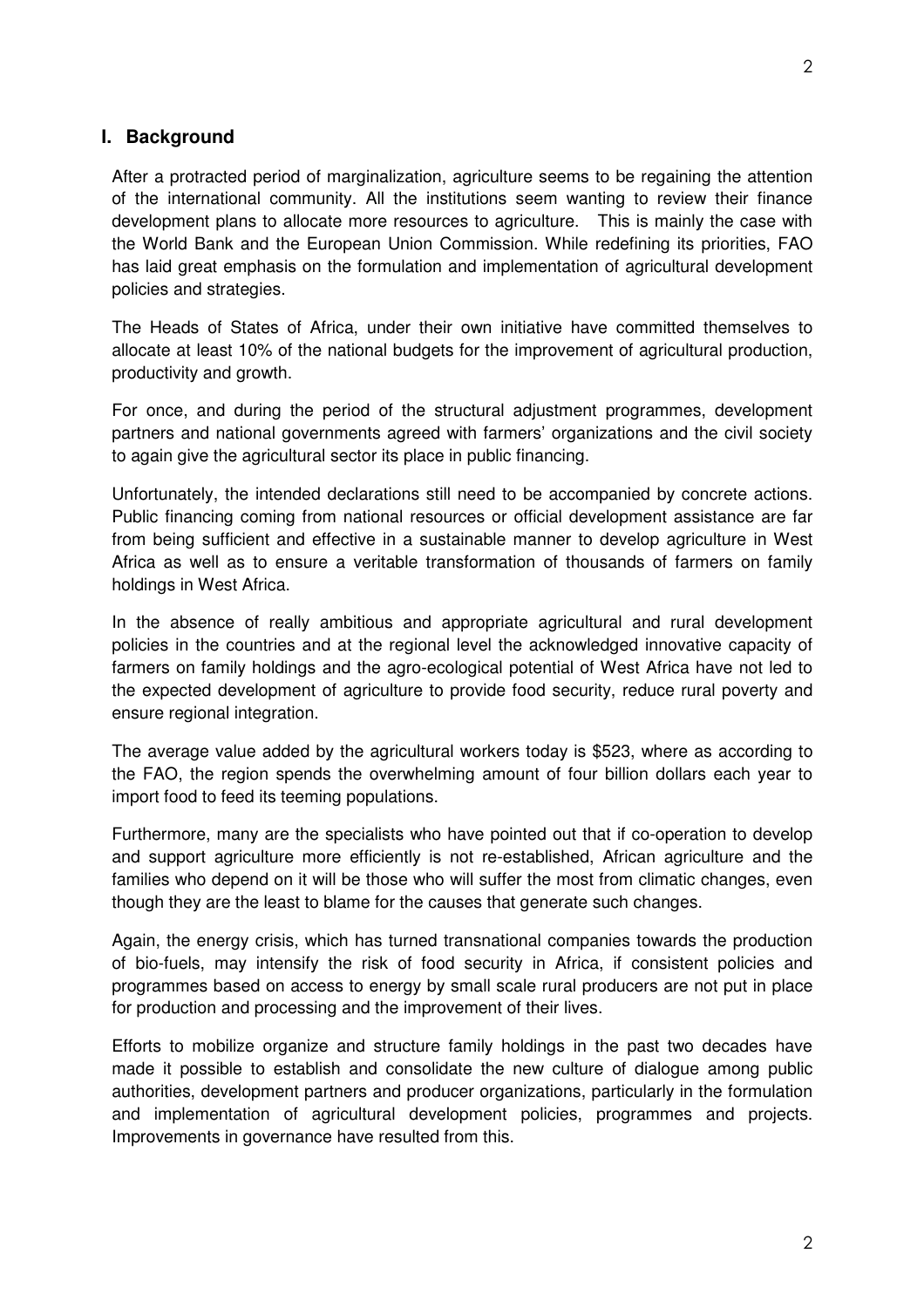# **II. Stating the Facts of aid effectiveness**

The reality is that public national finance and official development assistance have not been effective to meet the 7% growth that West Africa needs to attain the millennium development goals. The ineffectiveness of aid has been and is still recognized by all donors, the governments and civil society organizations.

Amongst the reasons raised by West African agricultural producers organized within the framework of the Network of Farmers and Agriculture Producers Organizations, know by it's French acronym as ROPPA, it can be noted:

# **1. The absence of a partnership between equals, based on shared responsibility:**

The various development partners offer aid almost exclusively to perpetrate their own interests, vision and perception and they adopt their own methods.

In many cases this has undermined the social cohesion and the dynamic relations among the beneficiaries.

 Even though there is a semblance of consultation with these beneficiaries, priorities are set by the donors according to their interests and vision, based on a unilateral analysis. They alone decide the kind of aid and the focus country or zone.

## **2. The lack of appropriate tools to manage development aid geared toward the agricultural sector:**

The projects are always based on the perceived needs of the beneficiaries, that is, on their weaknesses, and never on the solutions suggested by these beneficiaries, which constitute their strength. This makes sustainability almost impossible.

The holistic projects of the beneficiaries are analyzed and supported through a sectoral approach, which reduces their significance and alienate them from the logic of action of the villages and family holding agricultural exploitations.

Thus, the projects become foreign bodies which no-one dares to reject but which nobody desires to support.

The logical framework and other tools of project analysis and planning, even readapted many times, remain largely based on the principle of traceability and transparency of the aid offered.

They lack the flexibility necessary for adaptation on a regular basis to the complex realities of recipients.

The activities under the "Project" are focused exclusively on the problems identified by the "Project". Often there is little room or freedom for correction.

Project assessment and evaluation criteria highlight the values and needs reflecting the donor's vision. These criteria do not share or make use of values and assessment by recipients.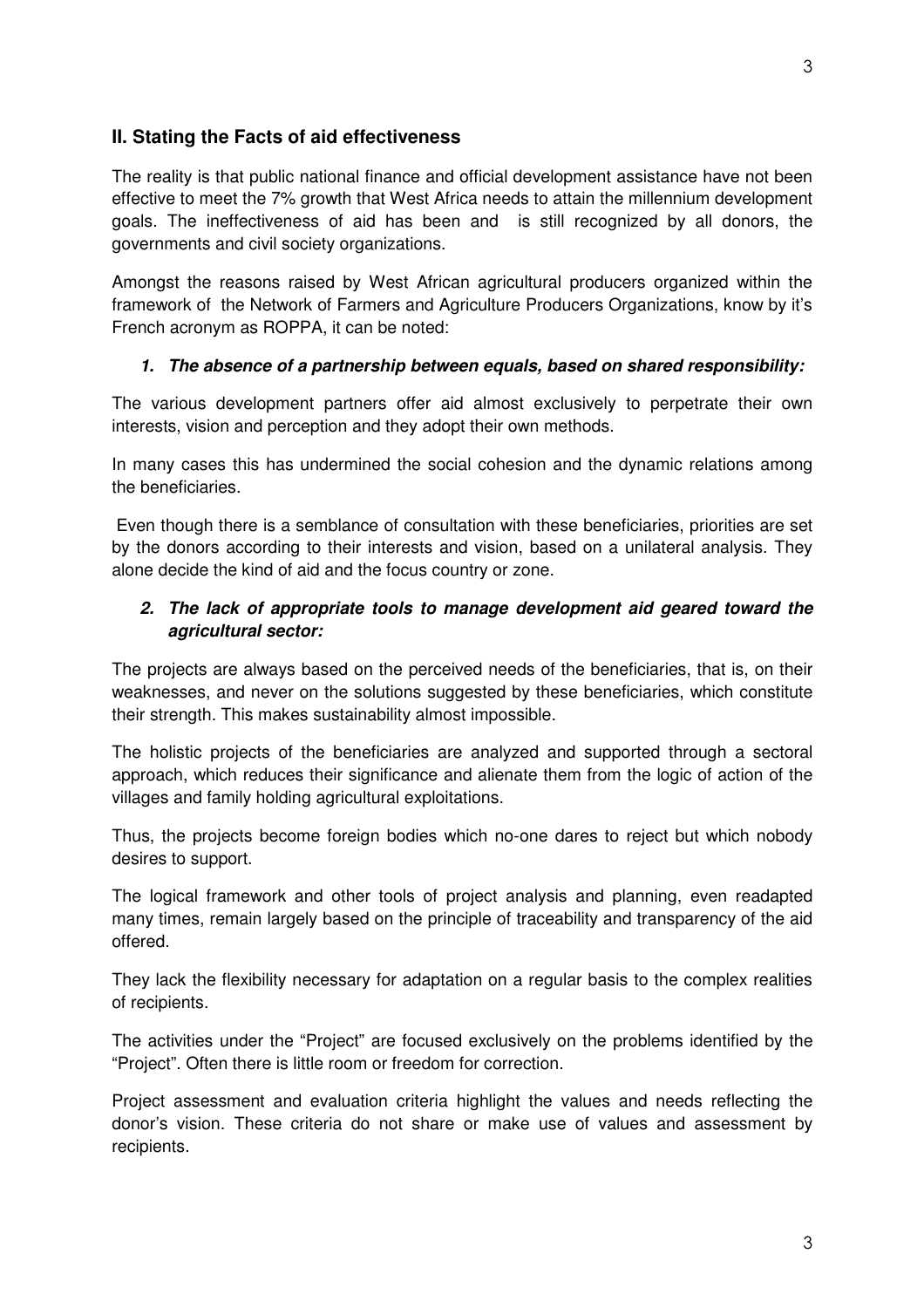Aid has seldom strengthened the capacity of beneficiaries to become a "counter-weight". The process of "aid" supports the "action" and rarely the "actor".

Thus certain development stages may be jumped. In fact, producers' organizations, which form part of the societies where aid is sent, are often not considered.

### **4. Absence of a common vision with the recipients:**

Public authorities and regional institutions find it difficult to make aid proposals based on a vision of policies and programmes shared with producers' organizations and other stakeholders. This weakens their power to negotiate with development partners, reduces transparency and limits the possibility of medium and long-term evaluation of the process.

The cohesion, partnership and joint action necessary among the different groups of recipient actors are thus weakened.

### **III. Commitment and recommendations of producer organizations.**

ROPPA remains convinced that aid to agriculture is useful for development. However, such aid needs to be reviewed, and all actors, particularly peasant and rural organisations, should be involved in such review. Therefore:

### **1. ROPPA, pledges to:**

- $\cdot$  Rally its forces and further mobilize its members for self-generated development, with reliance on internal resources.
- Ensure that official development aid further complements and improves national development efforts.
- \* Contribute towards the creation of a space for dialogue and consultation between all the actors at all the levels.
- Place a high premium on the exchange and sharing of experiences, knowledge and information related to the governance of projects and programmes, among producer organisations.
- Collaborate with public authorities, bilateral and multilateral aid agencies, Northern and Southern NGOs to support participatory projects of producers' organisations, encouraging a vigorous interaction among the actors to heighten the potential of the aid
- Demand a more active participation in the preparation of frameworks of reference and State budgets, in order to have a firm grasp of the mechanisms that determine the allocation of funds to the various sectors of the economy.
- $\div$  Improve and strengthen the process of coordination, consultation and harmonization of their interventions on the ground.
- Intensify and increase advocacy and lobbying work to get the State as well as our technical and financial partners to accept and implement the recommendations made to them.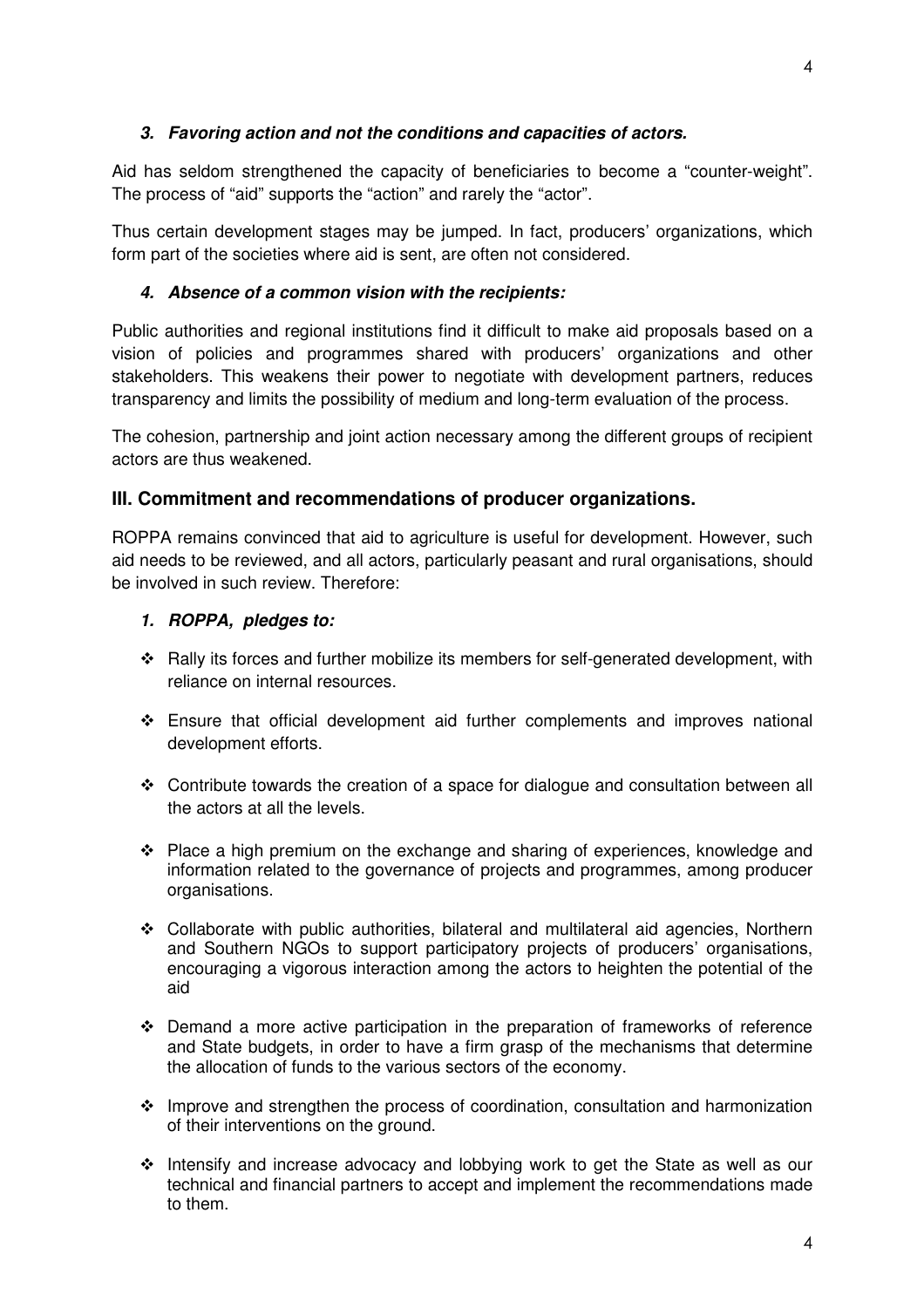## 2. **We urge states and regional institutions to:**

- $\cdot$  Recognize the central role of agriculture in development and allocate more budgetary resources to enable it to play that role meaningfully.
- Recognize the central role of family agricultural exploitations and the small farmers in the agriculture.
- **Promote and popularise in advance such mechanisms as "non allocated funds", a** very positive instrument offered by some NGO's and being used for certain official projects of local development.
- $\div$  Design local tools for the development and evaluation of agricultural projects and programmes.
- Deepen the participation of producers' organizations in the dialogue and consultations aimed at formulating and executing policies and programmes, by giving clearly defined mandates and the resources for their execution.
- $\cdot \cdot$  Provide resources for the strategic and operational capacity-building of of producers and their organisations in the areas of i) quality and quantity production ii) environmental preservation iii) governance, execution, political influence-building, development programmes.

### 3. **Civil societies of the North should :**

- Consider peasant and agricultural producers' organisations as real development partners.
- Minimize their direct involvement in the execution of development projects and programmes, delegating such work to their partners of the South.
- $\div$  Prepare a gentleman's agreement between civil societies of the North and their counterparts of the South.
- Link the preoccupations of their Southern partners towards Northern decision makers.

### 4.**Urge the international community to :**

- Acknowledge the key role of agriculture in Africa's development, by seeing it as the major component in any poverty- reduction strategy, especially in connection with the achievement of the millennium development goals.
- Accept and support the elaboration, validation and the application of the agricultural and food processing policies.
- $\div$  Review the conditionality of aid access and execution to ensure the necessary flexibility for its effectiveness, ensuring transparency and effectiveness.
- $\div$  Support the execution of aid oriented towards the needs of grassroots organisations. Process support facilitates preparation and conduct of interventions supportive of social change.